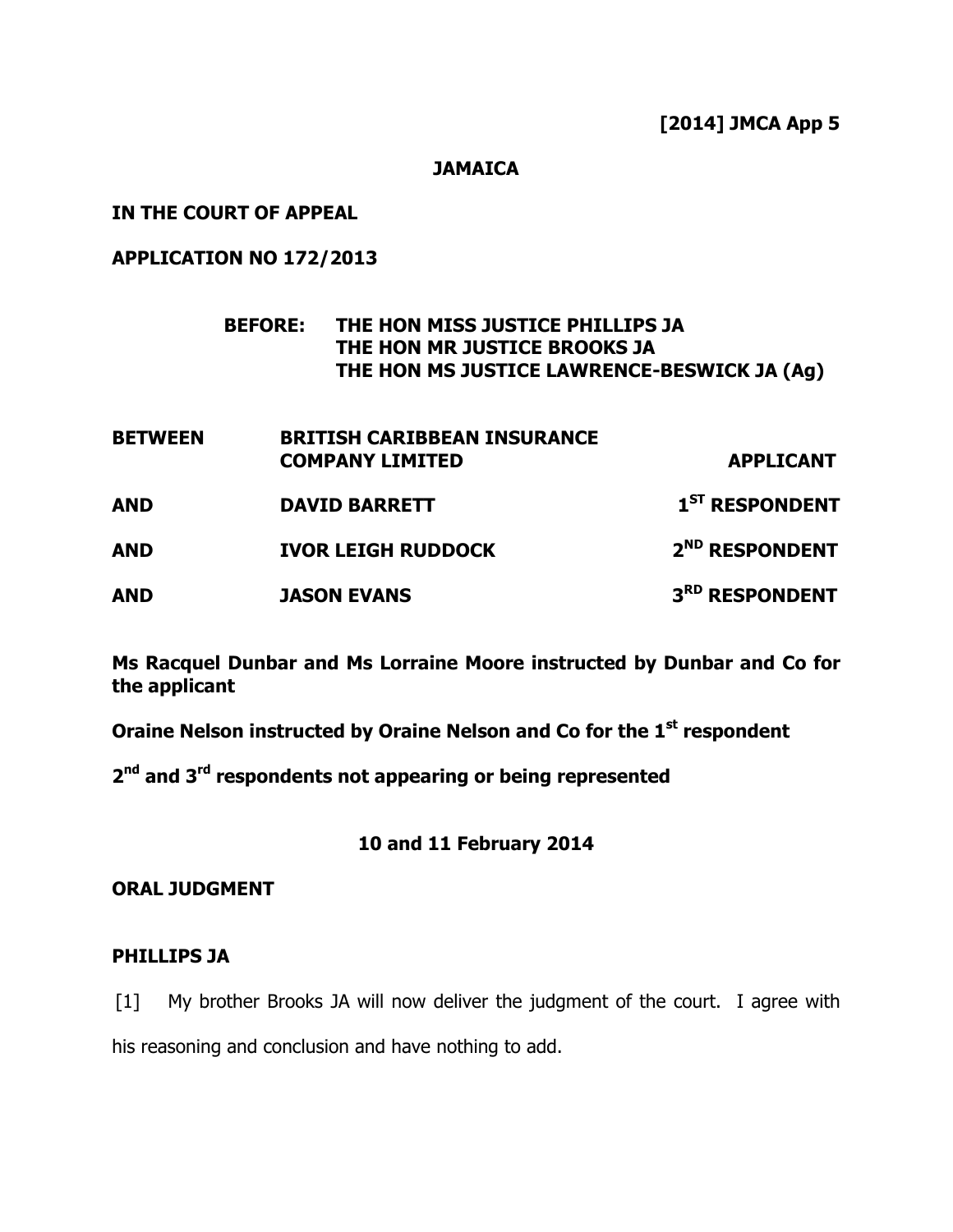#### BROOKS JA

[2] This application examines whether the learned Master in Chambers erred in refusing an application by an insurer to set aside an order for specified service. That order authorised the claimant to serve the claim form, and all subsequent documents in the claim, on the insurer instead of serving it personally on the insured.

[3] British Caribbean Insurance Company Limited (BCIC), having been served with a claim form, applied to set aside the order for specified service on the basis that it had made all reasonable efforts, without success, to contact its insured, Mr Ivor Leigh Ruddock. It contended, as a result, that since it was unable to bring the claim to the attention of Mr Ruddock, service on it would not be effective service on Mr Ruddock. It therefore asked that the order for specified service be set aside.

[4] On 11 December 2013 the Honourable Master in Chambers, Master Lindo (as she then was), refused the application and refused permission to appeal. BCIC, aggrieved by those refusals, has applied to this court for permission to appeal and for an extension of time in which to file the notice and grounds of appeal. It asserts that the learned Master erred in the standard that she applied in assessing its efforts to contact its insured.

[5] The background to the present application will be set out before considering its merits.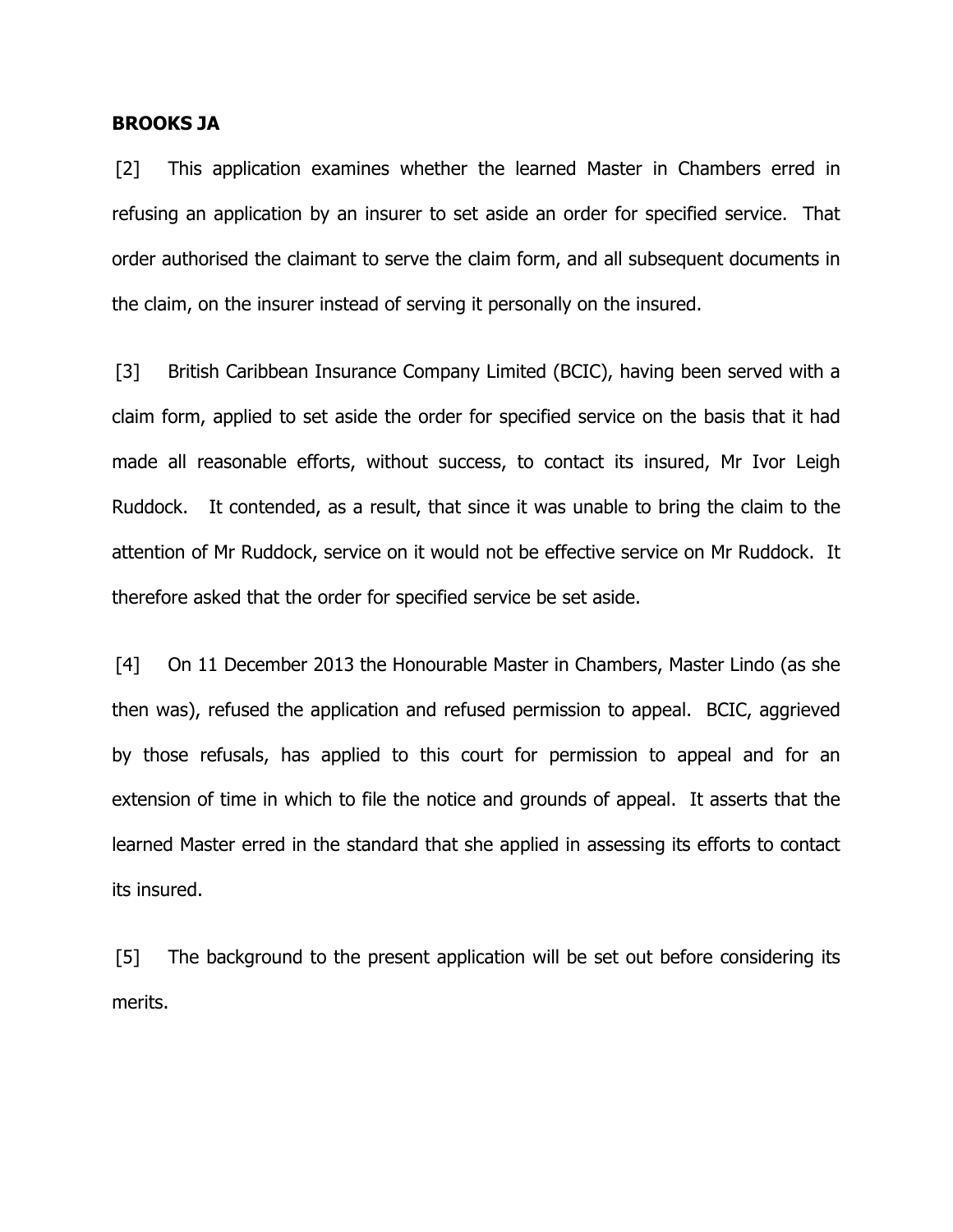#### The background facts

[6] On 27 June 2012, Master Lindo, made an order, on the application of Mr David Barrett, dispensing with personal service of a claim form and particulars of claim on Mr Ruddock and Mr Jason Evans. Mr Ruddock is said to be the owner of a motor vehicle, which, Mr Barrett asserts, struck and injured him on 27 April 2010. Mr Evans is said to have been the driver of the vehicle at the time.

[7] The learned Master ordered that service on Mr Ruddock could be effected by serving the documents on BCIC. Mr Ruddock had insured the vehicle with BCIC and the policy of insurance was in force at the time of Mr Barrett's injury. The learned Master allowed service on Mr Evans by way of advertisement in the Daily Gleaner, a local newspaper with national coverage.

[8] BCIC, having been served with the documents, asserts that it made efforts to contact Mr Ruddock, but these were unsuccessful. That was the evidence on affidavit given by Ms Monique Cohen. On 31 August 2012, BCIC filed the application to set aside the order that allowed the service upon it. The application came on before Master Lindo on 13 November 2013. She later made her order, as set out above.

[9] BCIC filed its application with this court on 18 December 2013.

#### The proposed grounds of appeal

[10] BCIC proposes, as presently advised, to argue two grounds of appeal, if it is granted permission. The grounds are: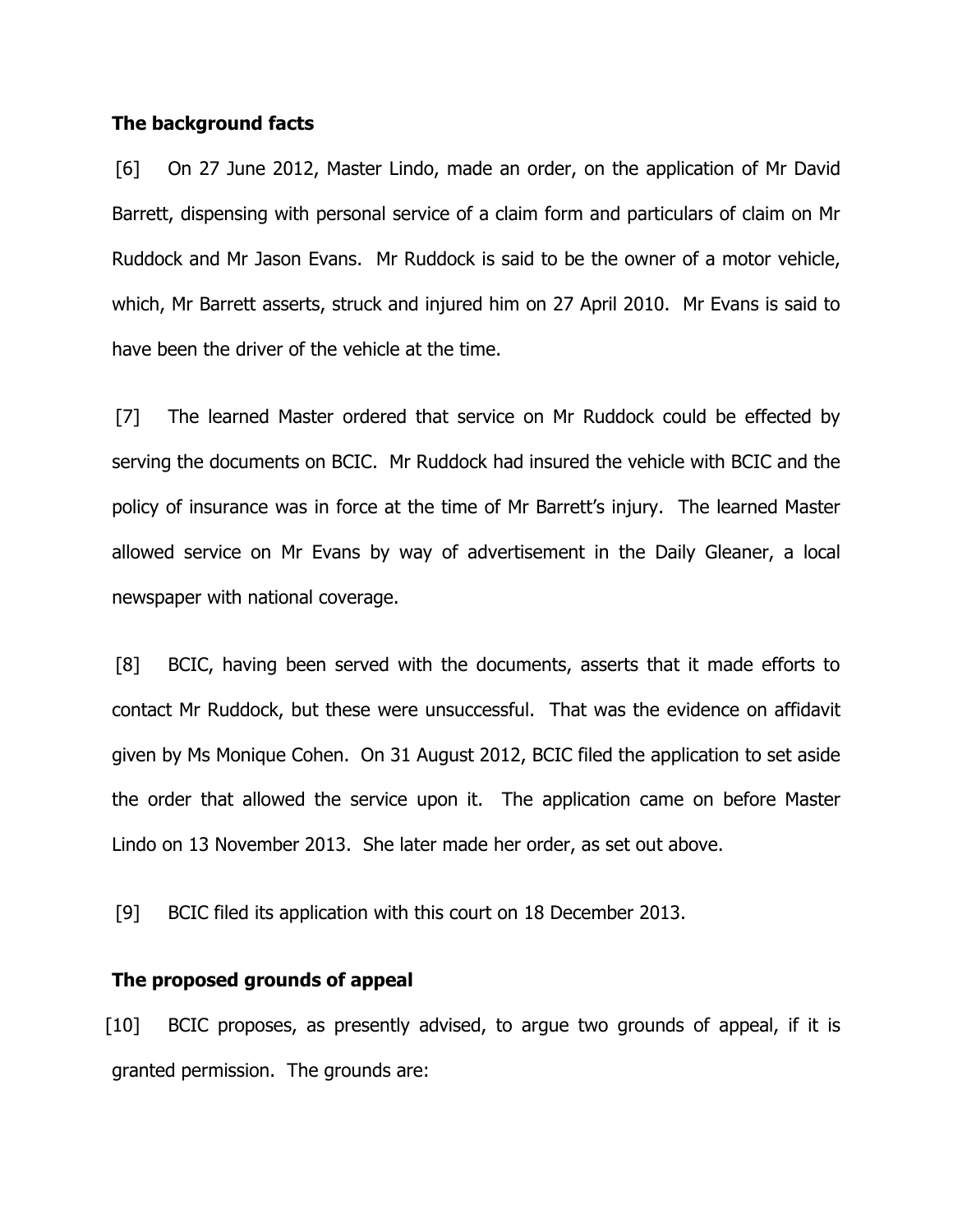- "(i) The Learned Judge [sic] erred in her findings of fact so that she arrived at an incorrect conclusion which resulted in her refusal to set aside the purported service on the  $1<sup>st</sup>$ Defendant [Mr Ruddock] and the order for substituted service;
- (ii) Maintaining the order for substituted service in circumstances where the court has evidence before it that the  $1<sup>st</sup>$  Defendant has no knowledge of the claim made against him or of the contents of the Claim Form…"

It seeks to argue additional grounds if it is granted permission to appeal and when it has had a chance to examine the learned Master's reasons for judgment. Those reasons are not yet available. It will be noted that the grounds of appeal speak to "substituted service". That term harks back to pre-Civil Procedure Rules 2002 (CPR) procedure, and is the precursor to the CPR procedure for specifying a method of service. That procedure is allowed by rule 5.14 of the CPR.

[11] Both parties seem to agree that the decision was based on the learned Master's dissatisfaction with the efforts made by BCIC to contact Mr Ruddock. There was no dispute in the court below, that an insurer may have an order for specified service set aside if it is not in contact with its insured. That issue has been discussed and clarified in the judgment of Morrison JA in Insurance Company of the West Indies Ltd v Shelton Allen (Administrator of the estate of Harland Allen) [2011] JMCA Civ 33. The decision had been brought to the learned Master's attention in the instant case.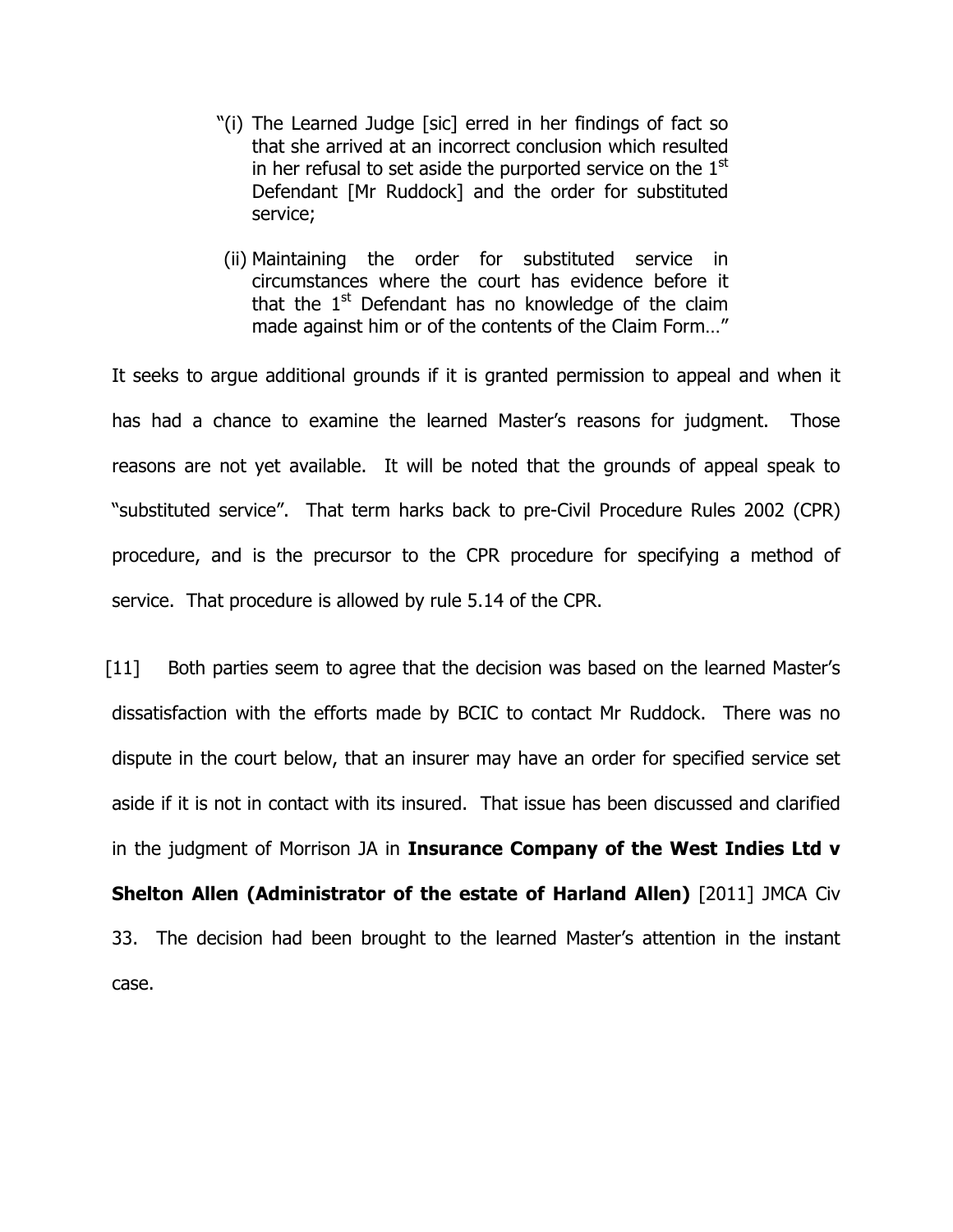#### The submissions

[12] Ms Dunbar, on behalf of BCIC submitted that the proposed appeal has a real prospect of success. She said that BCIC, in sending letters to the addresses that it had for Messrs Ruddock and Evans, and making telephone calls to the numbers that it had for Mr Ruddock, had made all reasonable efforts to bring the claim to Mr Ruddock's attention. She argued that the learned Master erred in assessing the evidence provided by Ms Cohen in respect of those efforts.

[13] The court brought to Ms Dunbar's attention Ms Cohen's evidence that BCIC had used the services of an investigator in 2010 to locate Mr Ruddock. Learned counsel pointed out that this was before the order for specified service was made. It was done after Mr Ruddock had made a report of the incident to BCIC. She argued that to use the services of a private investigator is expensive. She said that the industry would benefit from this court giving some guidance as to what efforts by an insurer, in these circumstances, would be deemed acceptable.

[14] Mr Nelson, on behalf of Mr Barrett, submitted that the learned Master was right in rejecting Ms Cohen's evidence as being inadequate. He pointed out that, although Ms Dunbar had submitted an affidavit to this court concerning some letters that were sent to what was supposed to have been Mr Ruddock's home address, that that evidence was not before the learned Master. In this regard, Mr Nelson is correct.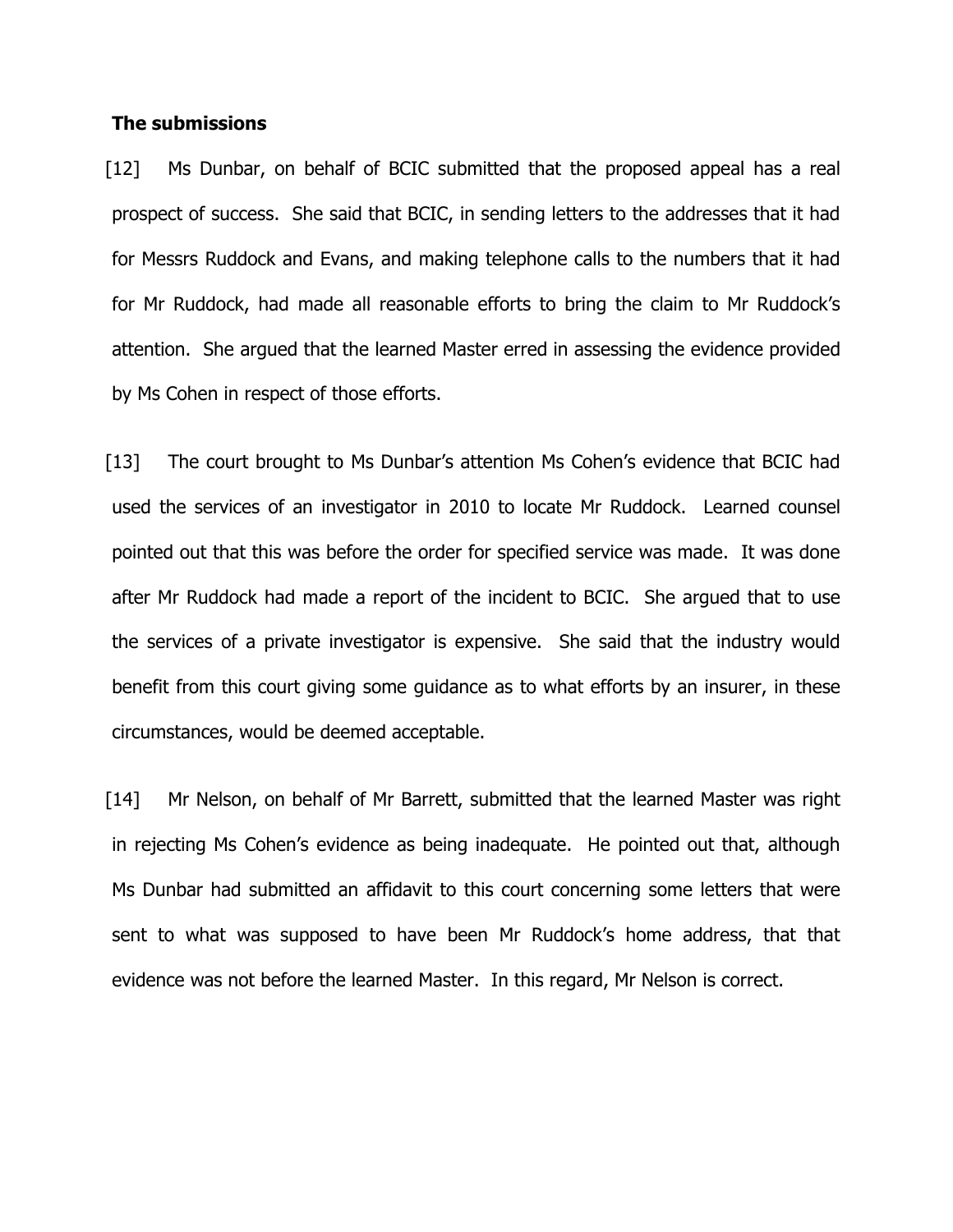#### The analysis

[15] An application for permission to appeal must satisfy the provisions of rule 1.8 of the Court of Appeal Rules 2002. It has been determined by this court that despite the provisions of rule 1.8(5), only the court itself, and not a single judge, may grant permission to appeal (see **Attorney General v John McKay** [2011] JMCA App 26). The application must have been first made to the court below within 14 days of the order sought to be impugned. If the application is refused in that court it may be renewed in this court.

[16] No objection has been made concerning the procedural aspects of this application. BCIC made its application to the court below and, upon that application being refused, it promptly made the present application to this court. The matter which is in issue is whether it has a real chance of success if it were granted permission to appeal.

[17] In assessing BCIC's prospects of success, it must be noted that the issue before the learned Master was one which required an exercise of her discretion. That exercise turned on her assessment of the evidence as to efforts made to contact Mr Ruddock. This court has often said that it will not disturb a decision of a tribunal which turns on an exercise of discretion unless it is shown that the tribunal made an error of law or misinterpretation or misapplication of the facts involved in that exercise. That principle was set out in **Hadmor Productions v Hamilton** [1982] 1 All ER 1042 at page 1046 a-b. BCIC has not demonstrated any such error, misinterpretation or misapplication by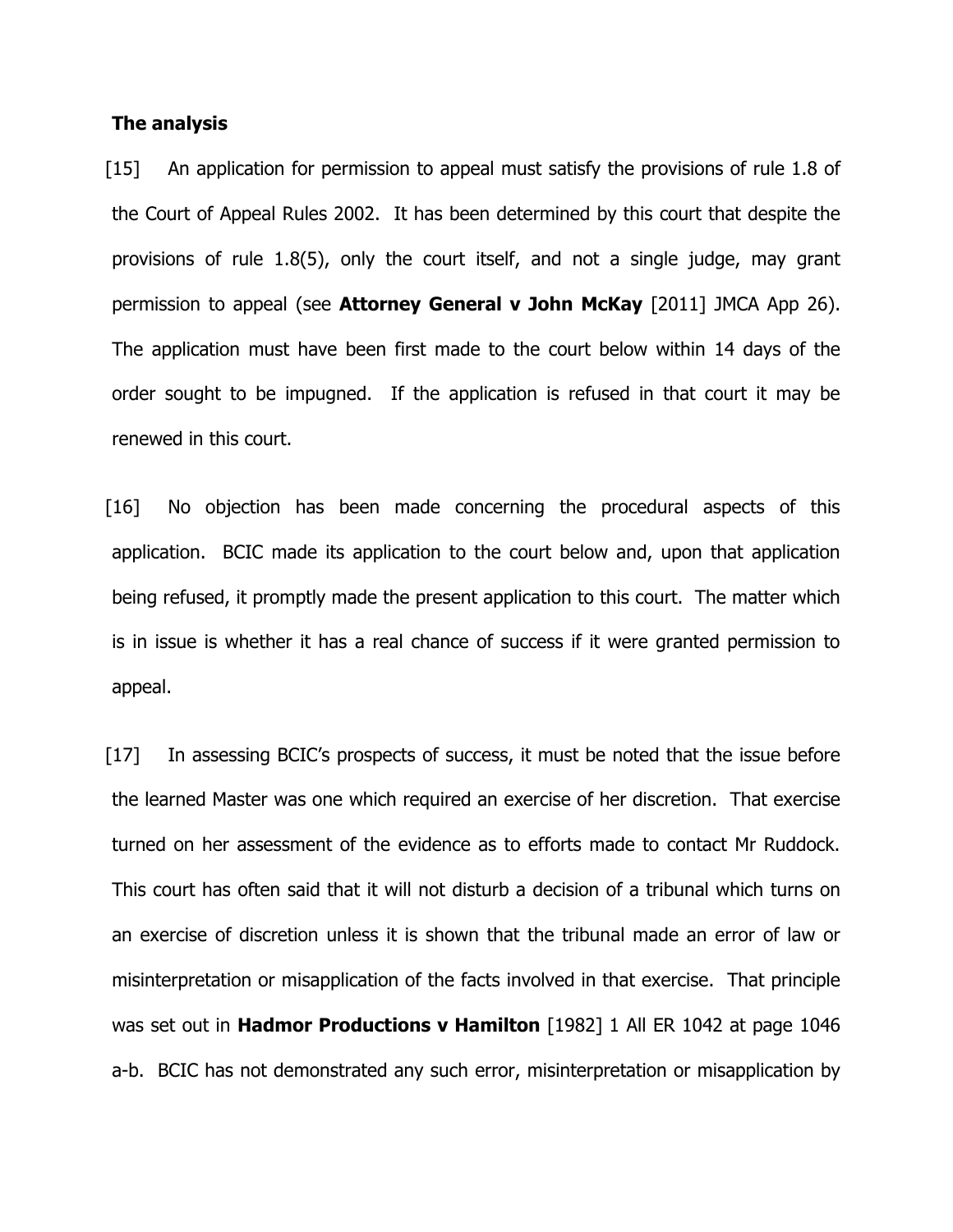the learned Master. This was a case of inadequate evidence by BCIC of its efforts to contact Mr Ruddock.

[18] The evidence from Ms Cohen was that when it was served with the claim form, BCIC no longer had a current policy of insurance with Mr Ruddock. She said that BCIC attempted to contact Messrs Ruddock and Evans, but without success. She did not particularise the efforts that BCIC had made. Having been unsuccessful in its efforts, she deposed, BCIC referred the matter to its attorneys-at-law. Ms Cohen said that she was informed by BCIC's attorneys-at-law that they had made calls to the telephone numbers for the men, as provided by BCIC, but to no avail. The attorneys-at-law also informed Ms Cohen that they had sent out letters to both men but that "the letters sent have since been returned and the persons are not known at the address" (paragraph 10).

[19] She exhibited the returned letters in a further affidavit. The exhibits show that there was one letter addressed to each man. Although there were two addresses on each letter, one at 18 Helena Crescent, Patrick Gardens, and another at 50 Dumbarton Avenue Kingston 10, only the envelopes sent to the Dumbarton Avenue address were exhibited. No effort was made to say what, if any, efforts were made to mail letters to the Helena Crescent address, and if so what were the results of those efforts.

[20] Ms Cohen, in a second further affidavit, did attempt to explain why letters were sent to 50 Dumbarton Avenue. She said that in 2010, before the order for specified service was made, BCIC had sent out investigators in respect of the matter and the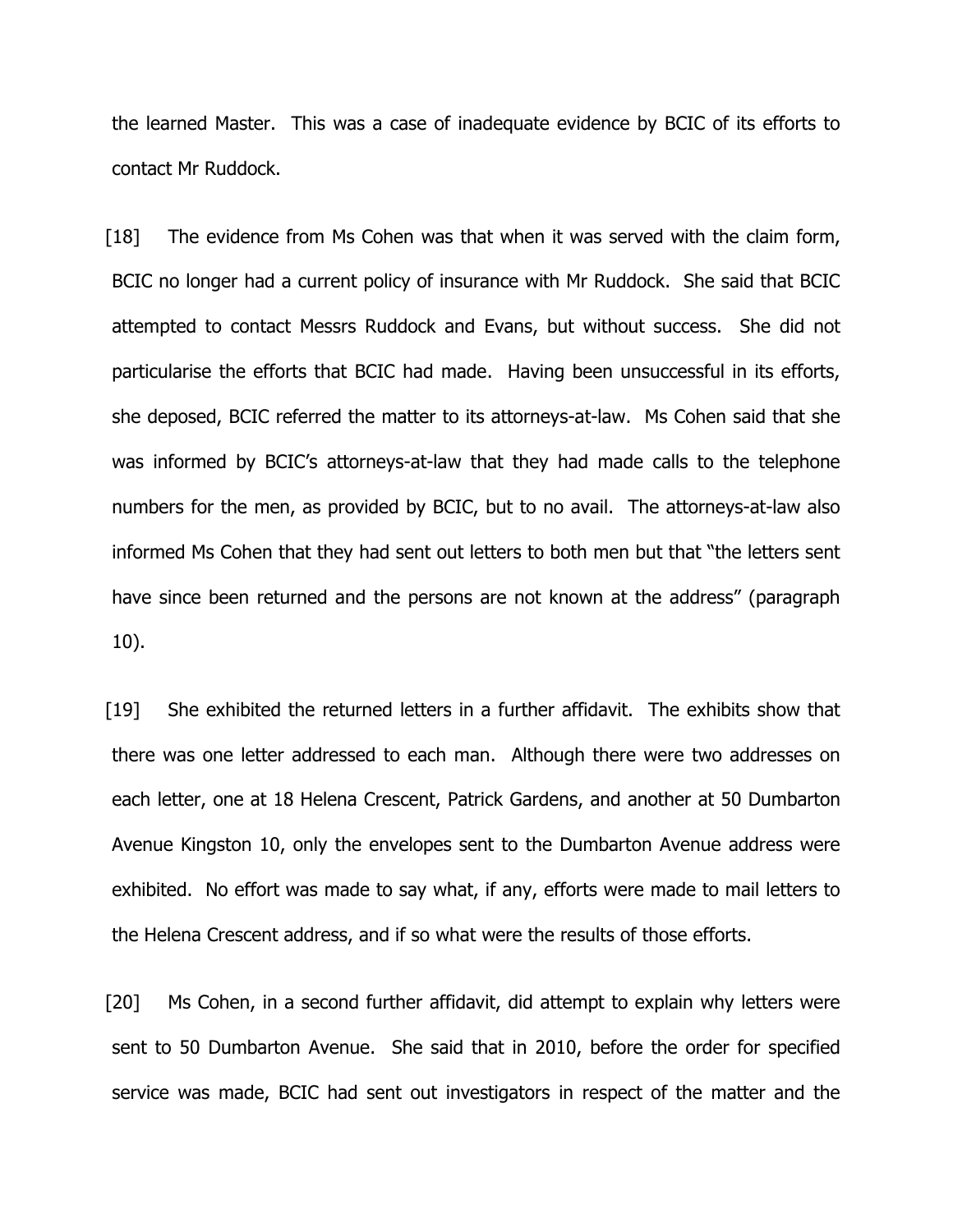investigators "had indicated that Ivor Ruddock and Jason Evans worked at premises located at 50 Dumbarton Avenue" (paragraph 5).

[21] The gap in Ms Cohen's evidence is that she has not demonstrated any attempt to contact Mr Ruddock at the Helena Crescent address, which it has identified to be his home address. Ms Dunbar sought to close that gap in an affidavit filed in this court in support of BCIC's present application. That evidence was, however, not before the learned Master.

[22] Another glaring omission in the evidence concerning BCIC's attempt to contact Mr Ruddock is that it made no effort to serve him personally with a letter. Despite having determined that both Mr Ruddock and Mr Evans "worked at premises located at 50 Dumbarton Avenue", there is no evidence of any effort to speak with them personally there, or to personally deliver a letter to either of them them at that address.

[23] It must be noted that Ms Dunbar's submission that it is "expensive" to secure the services of a private investigator does not assist BCIC in the present application. There was no evidence before the larned Master, or indeed this court, as to why it would have been unreasonable for BCIC to have sought the assistance of private investigators to locate Mr Ruddock and to bring the claim to his attention.

### **Conclusion**

[24] In the circumstances it cannot be said that the learned Master was obviously wrong in finding that BCIC had not made all reasonable efforts to contact Mr Ruddock.